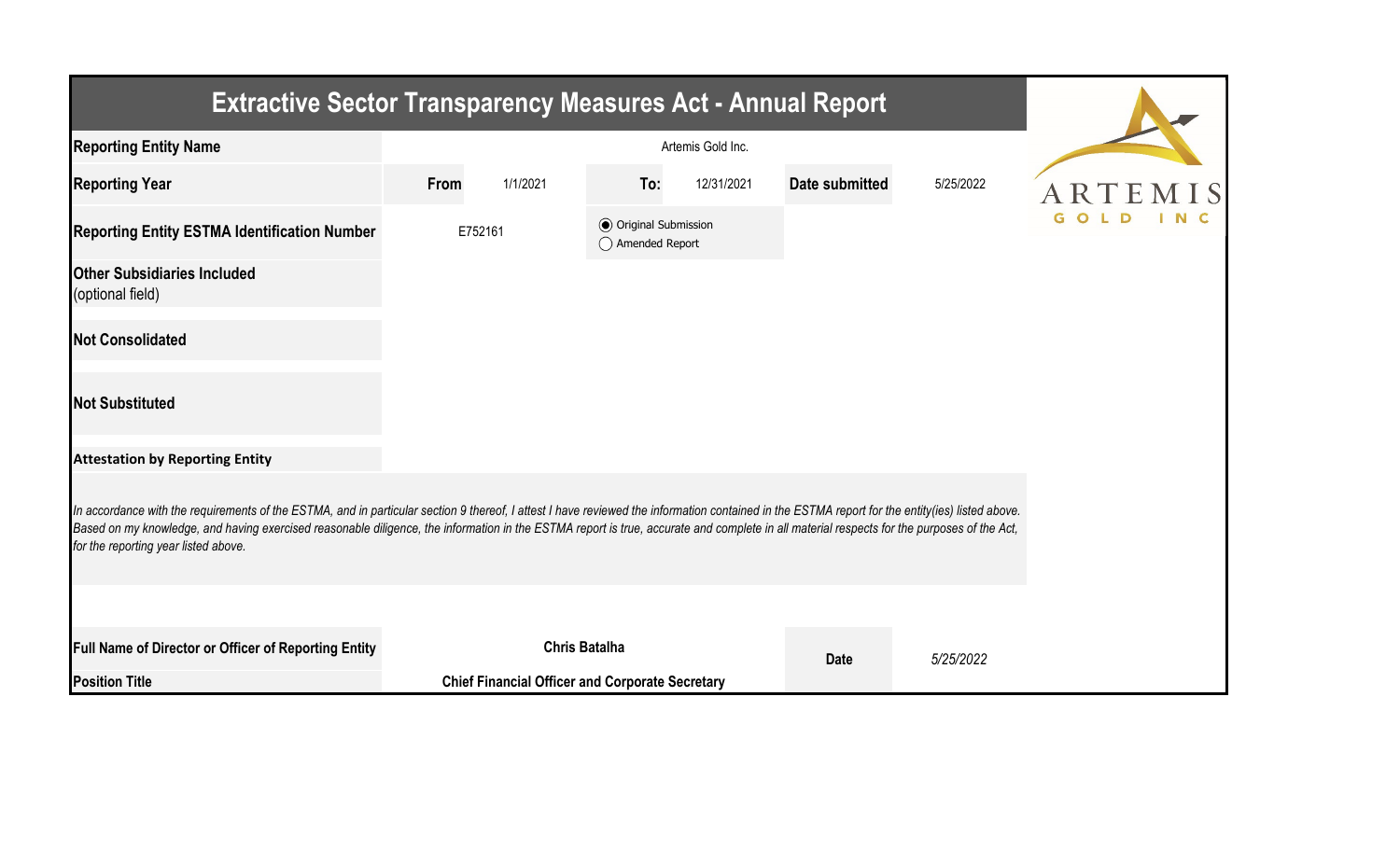| Extractive Sector Transparency Measures Act - Annual Report                                                                                                                      |                                   |                                                                                 |                                     |            |         |                                |                |                  |                                               |                                      |                     |  |
|----------------------------------------------------------------------------------------------------------------------------------------------------------------------------------|-----------------------------------|---------------------------------------------------------------------------------|-------------------------------------|------------|---------|--------------------------------|----------------|------------------|-----------------------------------------------|--------------------------------------|---------------------|--|
| <b>Reporting Year</b><br><b>Reporting Entity Name</b><br><b>Reporting Entity ESTMA</b><br><b>Identification Number</b><br><b>Subsidiary Reporting Entities (if</b><br>necessary) | From:                             | 1/1/2021                                                                        | To:<br>Artemis Gold Inc.<br>E752161 | 12/31/2021 |         | Currency of the Report CAD     |                |                  |                                               |                                      |                     |  |
| <b>Payments by Payee</b>                                                                                                                                                         |                                   |                                                                                 |                                     |            |         |                                |                |                  |                                               |                                      |                     |  |
| Country                                                                                                                                                                          | Payee Name <sup>1</sup>           | Departments, Agency, etc<br>within Payee that Received<br>Payments <sup>2</sup> | Taxes                               | Royalties  | Fees    | <b>Production Entitlements</b> | <b>Bonuses</b> | <b>Dividends</b> | Infrastructure<br><b>Improvement Payments</b> | <b>Total Amount paid to</b><br>Payee | Notes <sup>34</sup> |  |
| Canada - British Columbia                                                                                                                                                        | BC Hydro Power and Authority      |                                                                                 |                                     |            | 252,000 |                                |                |                  |                                               | 252,000                              |                     |  |
| Canada -British Columbia                                                                                                                                                         | Lhoosk'uz Dene Nation             |                                                                                 |                                     |            | 189,500 |                                |                |                  |                                               | 189,500                              |                     |  |
| Canada -British Columbia                                                                                                                                                         | Government of British<br>Columbia | Minister of Finance                                                             | 6,006                               |            | 174,500 |                                |                |                  |                                               | 180,506                              |                     |  |
| Canada -British Columbia                                                                                                                                                         | Nazko First Nation                |                                                                                 |                                     |            | 808,667 |                                |                |                  |                                               | 808,667                              |                     |  |
| Canada -British Columbia                                                                                                                                                         | Ulkatcho First Nation             |                                                                                 |                                     |            | 192,000 |                                |                |                  |                                               | 192,000                              |                     |  |
|                                                                                                                                                                                  |                                   |                                                                                 |                                     |            |         |                                |                |                  |                                               |                                      |                     |  |
|                                                                                                                                                                                  |                                   |                                                                                 |                                     |            |         |                                |                |                  |                                               |                                      |                     |  |
|                                                                                                                                                                                  |                                   |                                                                                 |                                     |            |         |                                |                |                  |                                               |                                      |                     |  |
| <b>Additional Notes:</b>                                                                                                                                                         |                                   |                                                                                 |                                     |            |         |                                |                |                  |                                               |                                      |                     |  |

 $^1$  Enter the proper name of the Payee receiving the money (i.e. the municipality of x, the province of y, national government of z).

2 Optional field.

3 When payments are made in-kind, the notes field must highlight which payment includes in-kind contributions and the method for calculating the value of the payment.

<sup>4</sup>Any payments made in currencies other than the report currency must be identified. The Reporting Entity may use the Additional notes row or the Notes column to identify any payments that are converted, along with the ex